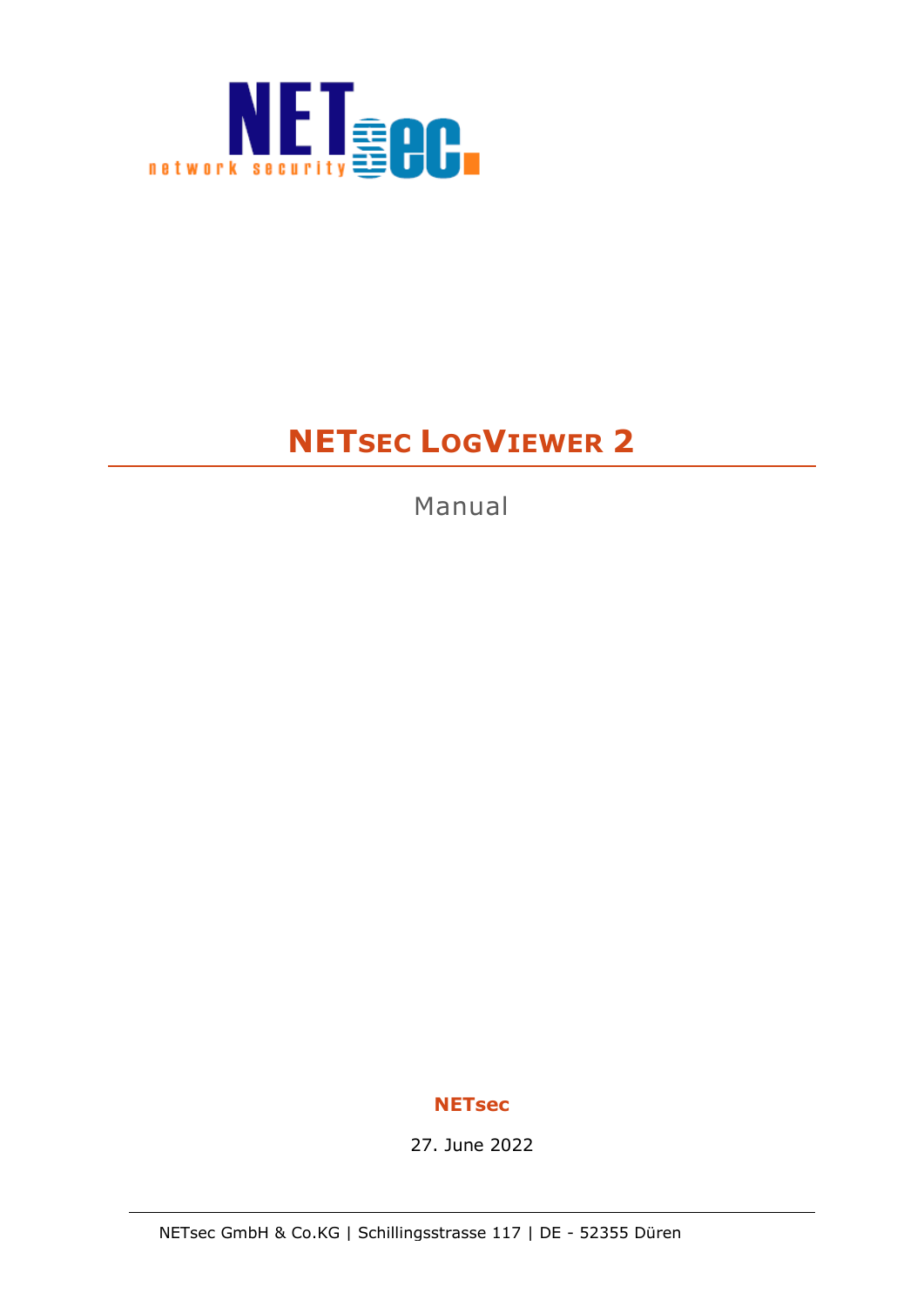| Add a column to the filter or remove a column from the filter12 |  |
|-----------------------------------------------------------------|--|
|                                                                 |  |
|                                                                 |  |
|                                                                 |  |
|                                                                 |  |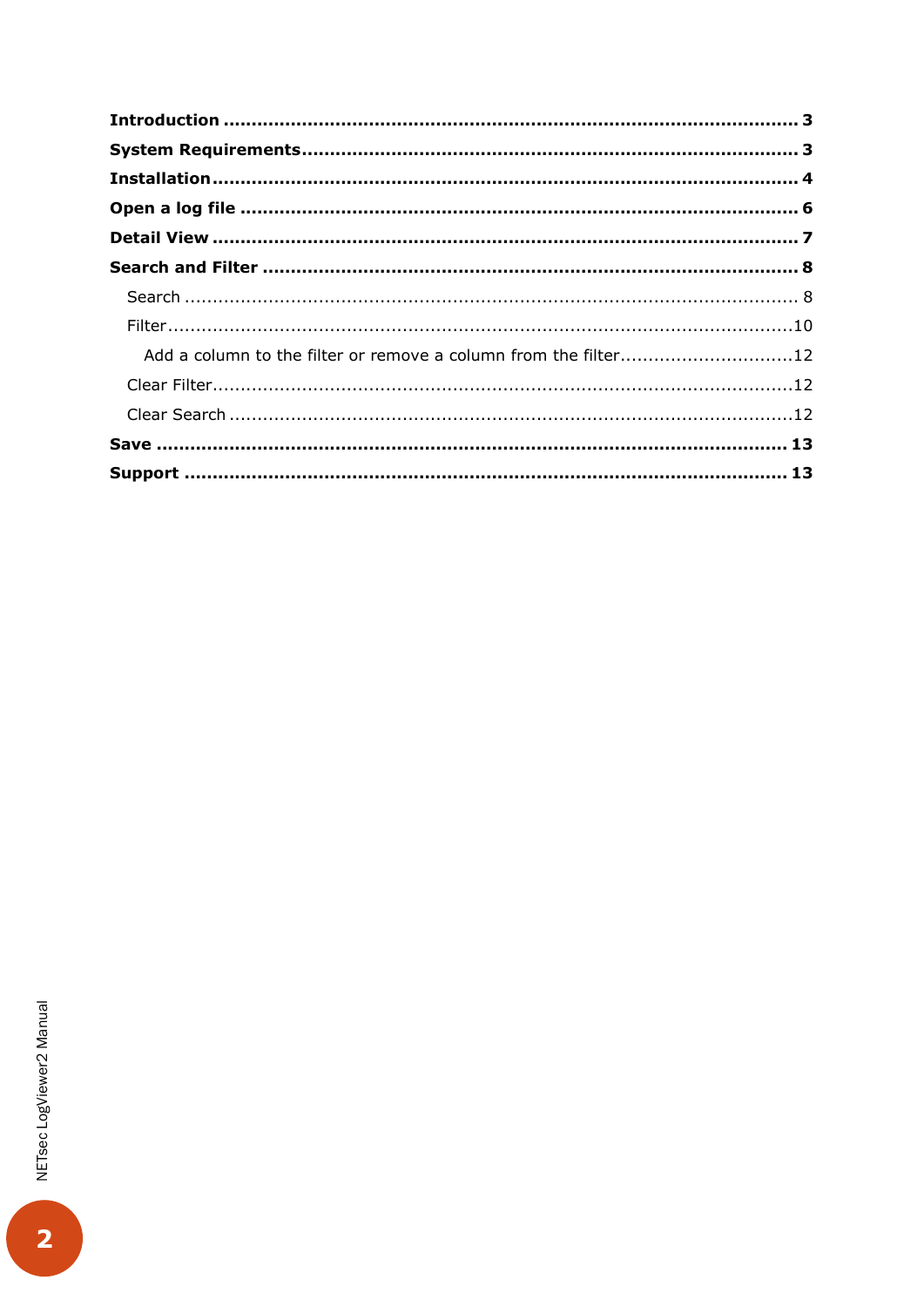# <span id="page-2-0"></span>**Introduction**

The NETsec LogViewer was specifically designed to open log files from a NETsec software solution. It allows you to easily search for, and analyze log entries.

It's possible to install the NETsec LogViewer as a standalone product.

However, it's not necessary to install the NETsec LogViewer if you've already installed a NETsec software solution. The NETsec LogViewer can be found in the solution folder.

# <span id="page-2-1"></span>**System Requirements**

| <b>Components</b> | <b>Required</b>                                                                                                                                    |
|-------------------|----------------------------------------------------------------------------------------------------------------------------------------------------|
| OS (64Bit)        | Windows 10<br>Windows 11<br>Windows Server 2012 *<br>Windows Server 2012 R2 *<br>Windows Server 2016<br>Windows Server 2019<br>Windows Server 2022 |
| Hardware          | Processor: minimum dual core<br>RAM: minimum 4GB                                                                                                   |
| Software          | NET Framework 4.7.1 and later                                                                                                                      |

*\*Microsoft also stopped supporting Windows Server 2008 R2 and Windows 7 Professional on the 14th January 2020. Microsoft will be stopping support for Windows Server 2012 and Windows Server 2012 R2 on the 10th October 2023.*

*As much as we would like to keep up compatibility for all versions, we cannot support an Environment, which is no longer supported by the manufacturer.*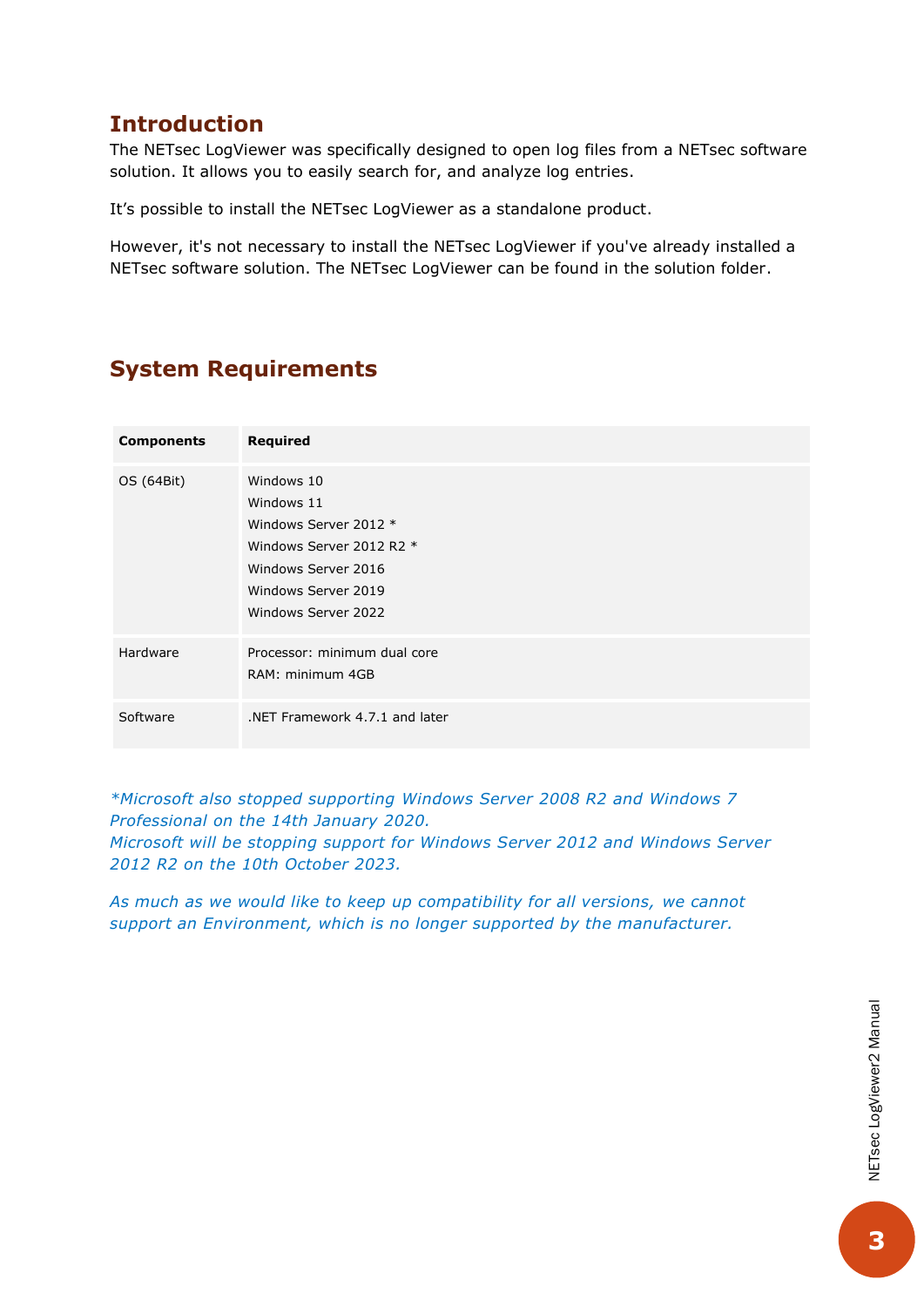# <span id="page-3-0"></span>**Installation**

The NETsec LogViewer mainly comes with the installation of a NETsec software solution. Otherwise, it can be installed as standalone software.

**.NET Framework 4.7.1** or later is a prerequisite. All other required components for NETsec LogViewer will be installed during the installation.

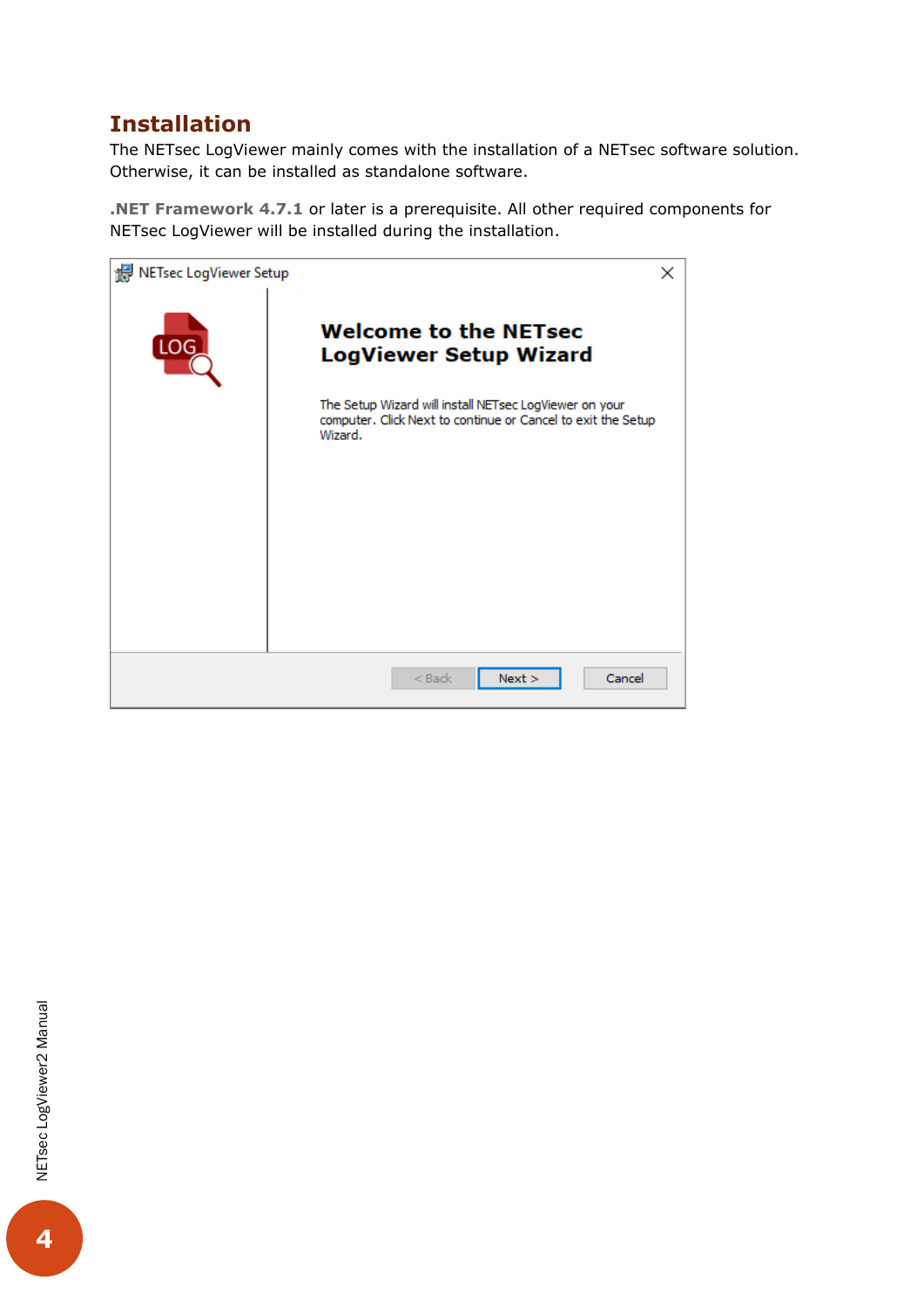#### By default, the program will be installed to

C:\Program Files\NETsec LogViewer\

This can be changed during the installation process.

| NETsec LogViewer Setup                                                              | ×          |
|-------------------------------------------------------------------------------------|------------|
| <b>Select Installation Folder</b>                                                   | <b>LOG</b> |
| The installer will install NETsec LogViewer to the following folder.                |            |
| To install in this folder, click "Next". To install to a different folder, enter it |            |
| Folder:                                                                             |            |
| C: \Program Files \NETsec LogViewer\<br><b>Browse</b>                               |            |
| $\sqrt{}$ Create a shortcut for this program on the desktop.                        |            |
| $\sqrt{\ }$ Create a startmenuentry for this program.                               |            |
| Reset<br>$Back$<br>Next                                                             | Cancel     |

A shortcut for this program on the desktop will be created, if desired.

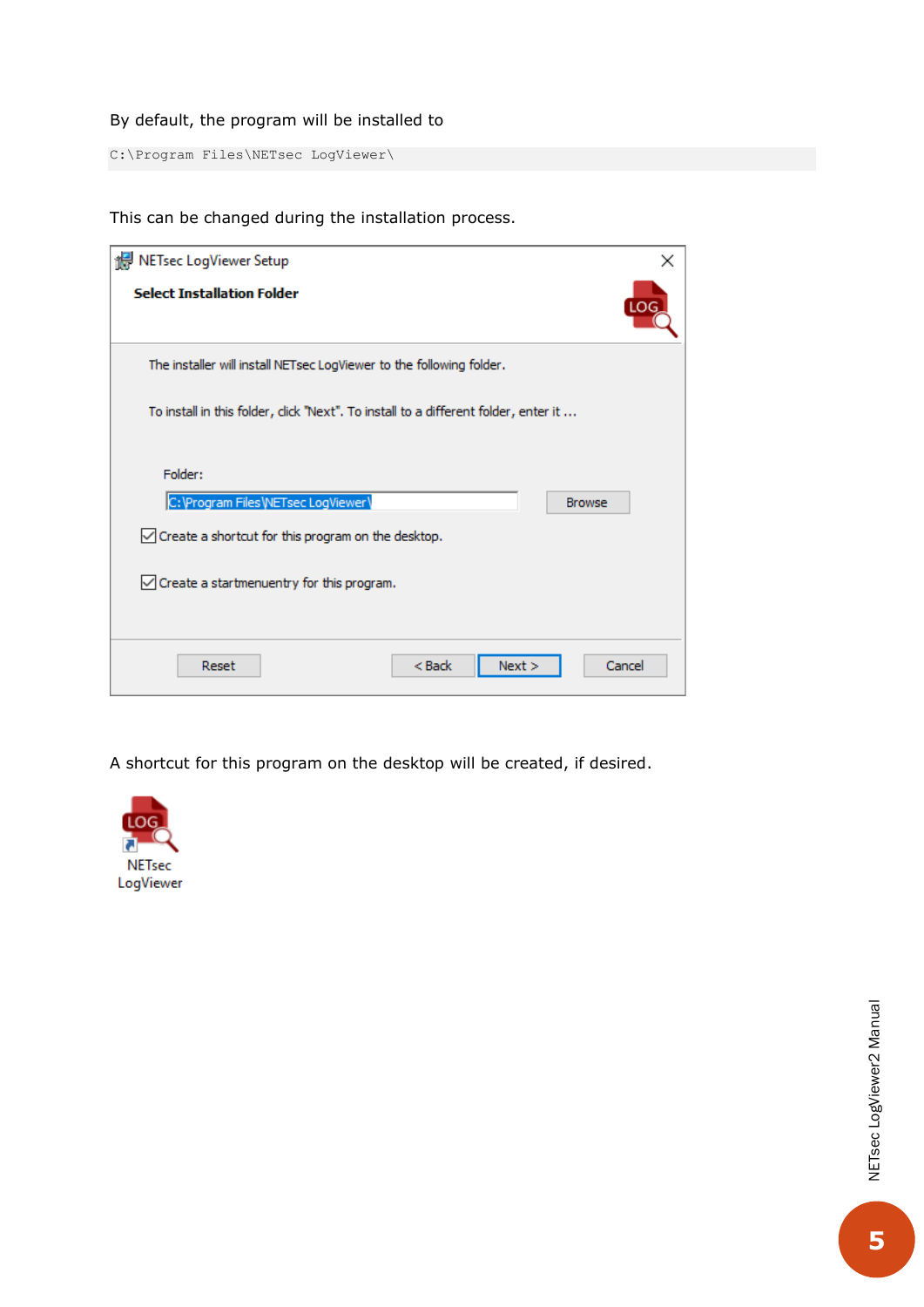# <span id="page-5-0"></span>**Open a log file**

r

There are three available options to open a log file:

**1.** Drop a log file on the NETsec LogViewer icon to open it.



**2.** Use **Open** from the ribbon menu, and select a log file to open it.

| LOG.                     |                                                                                                                                                                                                                                                                          |              |                    | <b>NETsec LogViewer</b>      |               |  |  |  |  |
|--------------------------|--------------------------------------------------------------------------------------------------------------------------------------------------------------------------------------------------------------------------------------------------------------------------|--------------|--------------------|------------------------------|---------------|--|--|--|--|
|                          | <b>Dopen</b> $\begin{array}{ c c c c }\hline \multicolumn{1}{ c }{\text{}} \end{array}$ Save $\begin{array}{ c c c c }\hline \multicolumn{1}{ c }{\text{}} \end{array}$ Set Filter $\begin{array}{ c c c }\hline \multicolumn{1}{ c }{\text{}} \end{array}$ Clear Filter | Clear Search |                    |                              |               |  |  |  |  |
| Q Open                   |                                                                                                                                                                                                                                                                          |              |                    |                              | $\times$      |  |  |  |  |
| 琧                        | > This PC > Documents                                                                                                                                                                                                                                                    |              | Ō<br>v             | Search Documents             | مر            |  |  |  |  |
| Organize v<br>New folder |                                                                                                                                                                                                                                                                          |              |                    | <b>BEE</b>                   | ◉<br>ШÏ       |  |  |  |  |
| <b>Duick access</b>      | ᄉ<br>Name                                                                                                                                                                                                                                                                |              | Date modified      | Type                         | Size          |  |  |  |  |
|                          | logfile.txt                                                                                                                                                                                                                                                              |              | 4/27/2022 12:49 AM | <b>Text Document</b>         | 377 KB        |  |  |  |  |
| This PC<br>3D Objects    |                                                                                                                                                                                                                                                                          |              |                    |                              |               |  |  |  |  |
| Desktop                  |                                                                                                                                                                                                                                                                          |              |                    |                              |               |  |  |  |  |
| Documents<br>曽           |                                                                                                                                                                                                                                                                          |              |                    |                              |               |  |  |  |  |
| Downloads                |                                                                                                                                                                                                                                                                          |              |                    |                              |               |  |  |  |  |
| Music<br>n.              |                                                                                                                                                                                                                                                                          |              |                    |                              |               |  |  |  |  |
| <b>Pictures</b>          |                                                                                                                                                                                                                                                                          |              |                    |                              |               |  |  |  |  |
| Videos                   |                                                                                                                                                                                                                                                                          |              |                    |                              |               |  |  |  |  |
| " Local Disk (C:)        |                                                                                                                                                                                                                                                                          |              |                    |                              |               |  |  |  |  |
| Network<br>÷             |                                                                                                                                                                                                                                                                          |              |                    |                              |               |  |  |  |  |
|                          | $\leq$                                                                                                                                                                                                                                                                   |              |                    |                              | $\,$          |  |  |  |  |
|                          | File name:   logfile.txt                                                                                                                                                                                                                                                 |              | $\checkmark$       | Log File (*.xml;*.txt;*.csv) | $\checkmark$  |  |  |  |  |
|                          |                                                                                                                                                                                                                                                                          |              |                    | Open                         | Cancel<br>лÍ. |  |  |  |  |

**3.** Drop a log file into the main window of the NETsec LogViewer to open the log file.

|                  | LOG. | <b>NETsec LogViewer</b>                                       |              |
|------------------|------|---------------------------------------------------------------|--------------|
|                  |      | <b>Dopen Save T</b> Set Filter <b>C</b> Clear Filter <b>C</b> | Clear Search |
| N<br>logfile.txt | kg3  |                                                               |              |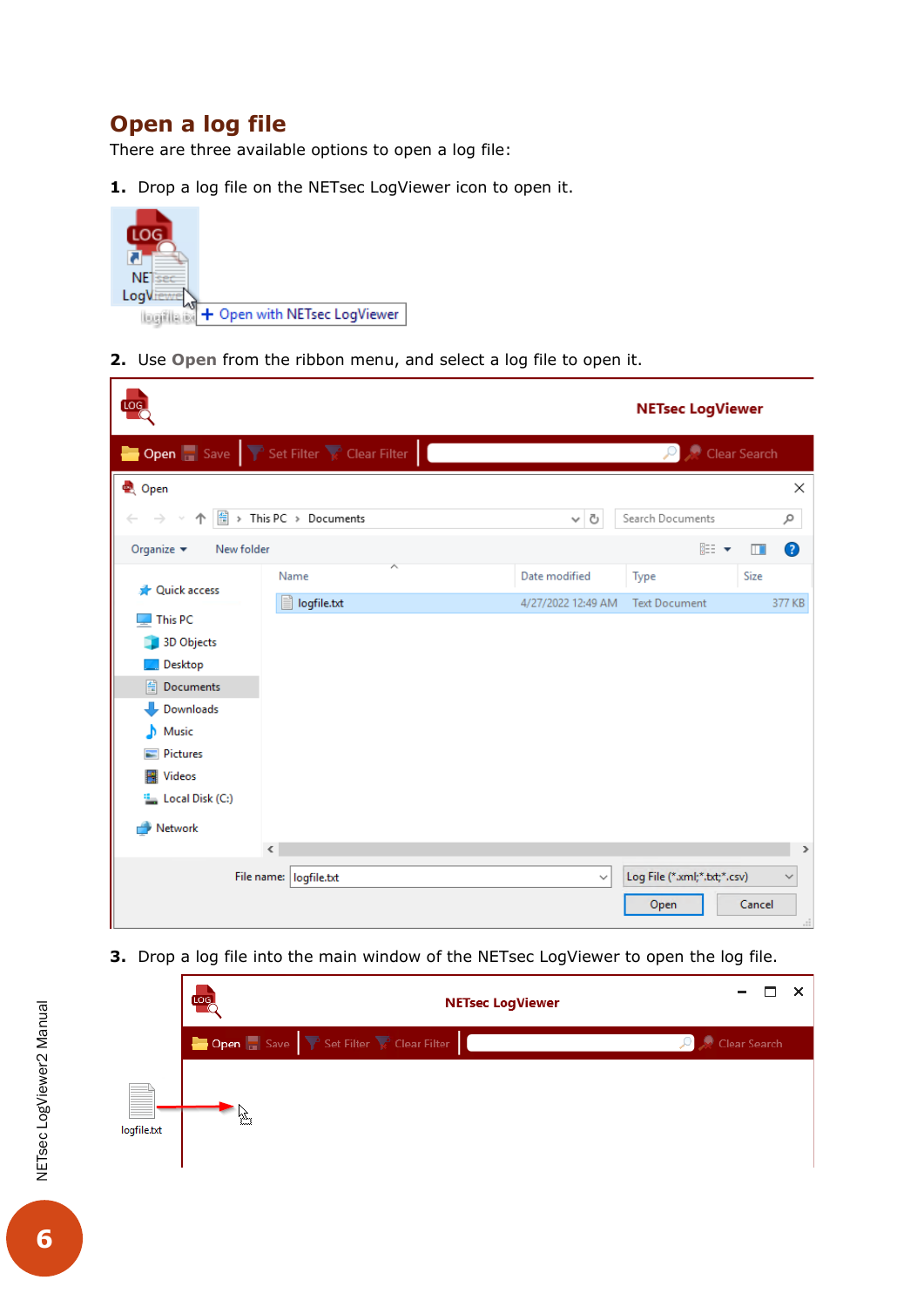# <span id="page-6-0"></span>**Detail View**

Double click on an entry of the main windows to open the NETsec LogViewer Details dialog of the log entry.

|                                                                                                 | Log, |        | logfile.txt - NETsec LogViewer |                                                                                                                                        |  |  |  |  |
|-------------------------------------------------------------------------------------------------|------|--------|--------------------------------|----------------------------------------------------------------------------------------------------------------------------------------|--|--|--|--|
| Open <b>B</b> Save <b>P</b> Set Filter <b>P</b> Clear Filter  <br>$\mathcal{P}$<br>Clear Search |      |        |                                |                                                                                                                                        |  |  |  |  |
| le                                                                                              | Task | Thread | Source                         | Message                                                                                                                                |  |  |  |  |
| 45                                                                                              | 228  | 6      |                                | NETsec.Remote   This will take a few seconds. Please wait                                                                              |  |  |  |  |
| b4                                                                                              | 345  | 47     |                                | NETsec.Remote   1406c25a-f3ca-4d9d-a495-ed00b856e03a   StreamProgressDataAdded   0   parent = -1 id = 1905347799 act = Creating implic |  |  |  |  |
| 04                                                                                              | 346  | 47     |                                | NETsec.Remote   1406c25a-f3ca-4d9d-a495-ed00b856e03a   StreamProgressDataAdded   1   parent = -1 id = 1905347799 act = Creating implic |  |  |  |  |
| 04                                                                                              | 347  | 47     |                                | NETsec.Remote   1406c25a-f3ca-4d9d-a495-ed00b856e03a   StreamProgressDataAdded   2   parent = -1 id = 1905347799 act = Creating implic |  |  |  |  |
| b <sub>4</sub>                                                                                  | 348  | 47     |                                | NETsec.Remote 1406c25a-f3ca-4d9d-a495-ed00b856e03a   StreamProgressDataAdded   3   parent = -1 id = 1905347799 act = Creating implic   |  |  |  |  |
| þ4                                                                                              | 349  | 47     |                                | NETsec.Remote   1406c25a-f3ca-4d9d-a495-ed00b856e03a   StreamProgressDataAdded   4   parent = -1 id = 1905347799 act = Creating implic |  |  |  |  |
| b4                                                                                              | 350  | 47     |                                | NETsec.Remote   1406c25a-f3ca-4d9d-a495-ed00b856e03a   StreamProgressDataAdded   5   parent = -1 id = 1905347799 act = Creating implic |  |  |  |  |
| b <sub>4</sub>                                                                                  | 351  | 47     |                                | NETsec.Remote 1406c25a-f3ca-4d9d-a4N5-ed00b856e03a   StreamProgressDataAdded   6   parent = -1 id = 1905347799 act = Creating implig   |  |  |  |  |
| 04                                                                                              | 352  | 47     |                                | NETsec.Remote   1406c25a-f3ca-4d9d-a495-ed00b856e03a   StreamProgressDataAdded   7   parent = -1 id = 1905347799 act = Creating implic |  |  |  |  |
| þ4                                                                                              | 353  | 47     |                                | NETsec.Remote   1406c25a-f3ca-4d9d-a495-ed00b856e03a   StreamProgressDataAdded   8   parent = -1 id = 1905347799 act = Creating implic |  |  |  |  |
| 04                                                                                              | 354  | 36     |                                | NETsec.Remote   1406c25a-f3ca-4d9d-a495-ed00b856e03a   StreamProgressDataAdded   9   parent = -1 id = 1905347799 act = Creating implic |  |  |  |  |
| 04                                                                                              | 355  | 36     |                                | NETsec.Remote   1406c25a-f3ca-4d9d-a495-ed00b856e03a   StreamProgressDataAdded   10   parent = -1 id = 1905347799 act = Creating impl  |  |  |  |  |
| 04                                                                                              | 356  | 36     |                                | NETsec.Remote   1406c25a-f3ca-4d9d-a495-ed00b856e03a   StreamProgressDataAdded   11   parent = -1 id = 1905347799 act = Creating impl  |  |  |  |  |
| $\overline{04}$                                                                                 | 357  | 36     |                                | NETsec.Remote   1406c25a-f3ca-4d9d-a495-ed00b856e03a   StreamProgressDataAdded   12   parent = -1 id = 1905347799 act = Creating impl  |  |  |  |  |
| 04                                                                                              | 358  | 36     |                                | NETsec.Remote   1406c25a-f3ca-4d9d-a495-ed00b856e03a   StreamProgressDataAdded   13   parent = -1 id = 1905347799 act = Creating impl  |  |  |  |  |

The NETsec LogViewer Details dialog shows all details of the log entry.

| <sub>ie</sub><br>Tasl<br>$\frac{45}{04}$ $\frac{04}{04}$ $\frac{04}{04}$ $\frac{04}{04}$ $\frac{04}{04}$ $\frac{04}{04}$ $\frac{04}{04}$ $\frac{04}{04}$ $\frac{04}{04}$ $\frac{04}{04}$ $\frac{04}{04}$ $\frac{04}{04}$ $\frac{04}{04}$ $\frac{04}{04}$ $\frac{04}{04}$<br>228<br>345<br>346<br>347<br>348 | Open <b>B</b> Save <b>P</b> Set Filter <b>R</b> Clear Filter<br>Clear Search<br>$\mathcal{P}$<br>Throad<br>Sauce                                                                                                                                                               |   |   |                            |
|-------------------------------------------------------------------------------------------------------------------------------------------------------------------------------------------------------------------------------------------------------------------------------------------------------------|--------------------------------------------------------------------------------------------------------------------------------------------------------------------------------------------------------------------------------------------------------------------------------|---|---|----------------------------|
|                                                                                                                                                                                                                                                                                                             |                                                                                                                                                                                                                                                                                |   |   |                            |
|                                                                                                                                                                                                                                                                                                             |                                                                                                                                                                                                                                                                                |   |   |                            |
|                                                                                                                                                                                                                                                                                                             | LOG.<br>logfile.txt - NETsec LogViewer Details                                                                                                                                                                                                                                 | ┍ | × | implic                     |
|                                                                                                                                                                                                                                                                                                             | Timestamp<br>20220427_004853_620                                                                                                                                                                                                                                               |   |   | implic<br>implic<br>implic |
| 349<br>350<br>351                                                                                                                                                                                                                                                                                           | Policy<br>ExportNETsecTestExO.xml<br>Typ<br>ProcessData                                                                                                                                                                                                                        |   |   | implic<br>implic<br>implic |
| 352<br>353<br>354                                                                                                                                                                                                                                                                                           | Code<br>41004<br>Task                                                                                                                                                                                                                                                          |   |   | implic<br>implic<br>implic |
| 355<br>356<br>357                                                                                                                                                                                                                                                                                           | 351<br><b>Thread</b><br>47                                                                                                                                                                                                                                                     |   |   | impl<br>impl<br>impl       |
| 358<br>359                                                                                                                                                                                                                                                                                                  | Source<br>NETsec.RemotePowerShellLibrary.RemotePowerShellManager2+<>c_DisplayClass66_0. <ps_streams>b_0()</ps_streams>                                                                                                                                                         |   |   | impl<br>impl               |
| 360<br>361<br>362                                                                                                                                                                                                                                                                                           | Message<br>1406c25a-f3ca-4d9d-a495-ed00b856e03a   StreamProgressDataAdded   6   parent = -1 id = 1905347799 act = Creating implicit remoting<br>module  stat = Getting command information from remote session  469 commands received cur = pct = 65 sec = 1 type = Processing |   |   | impl<br>impl<br>impl       |
| 228<br>228<br>228                                                                                                                                                                                                                                                                                           |                                                                                                                                                                                                                                                                                |   |   | is Op                      |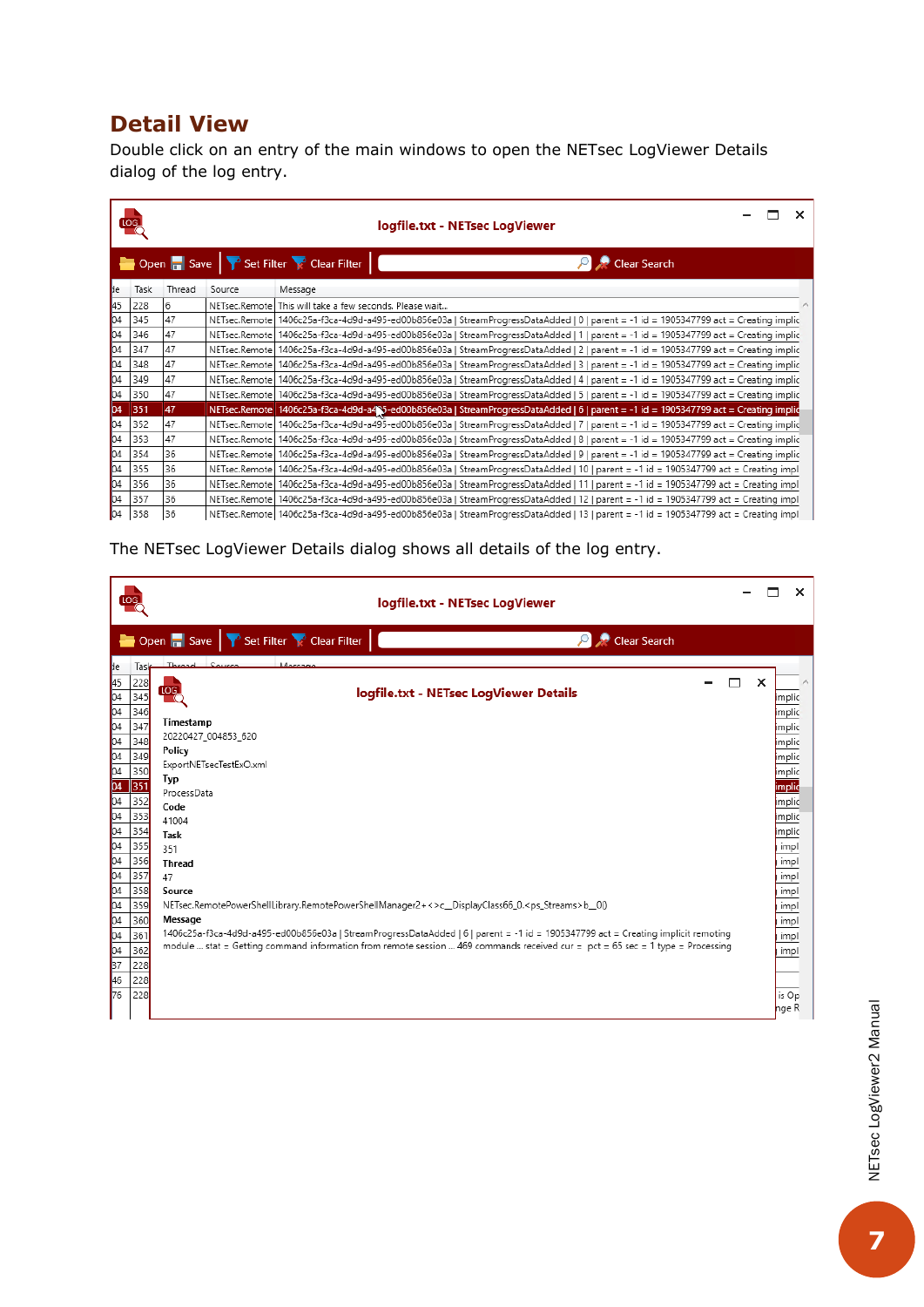# <span id="page-7-0"></span>**Search and Filter**

### <span id="page-7-1"></span>**Search**

Type a text in the search box and the NETsec LogViewer will search for it in the log file including all columns.



For example, we are searching for all entries, which contains **John**.

| Log                                                                |        |      |      |      |        |        |              |  |
|--------------------------------------------------------------------|--------|------|------|------|--------|--------|--------------|--|
| Open <b>De Save T</b> Set Filter <b>C</b> Clear Filter <b>Dohn</b> |        |      |      |      |        |        | Clear Search |  |
| Timestamp                                                          | Policy | l yp | Code | Task | Thread | Source |              |  |

The NETsec LogViewer will search for the value **John** in the log file including all columns after starting the search with return or with a click on the search icon.

| iog                 |                                                                 | logfile.txt - NETsec LogViewer |                      |      |        |  |                                                    |  |  |
|---------------------|-----------------------------------------------------------------|--------------------------------|----------------------|------|--------|--|----------------------------------------------------|--|--|
|                     | Open <b>Save Y</b> Set Filter <b>Clear Filter</b>               |                                | Clear Search<br>John |      |        |  |                                                    |  |  |
| Timestamp           | Policy                                                          | Typ                            | Code                 | Task | Thread |  | Source                                             |  |  |
|                     | 20220427 004845 729 ExportNETsecTestExO.xml   Information       |                                | 17001                |      | 5      |  | GALsyncLibrary.PolicyState.LogPolicyInfo()         |  |  |
|                     | 20220427_004845_729   ExportNETsecTestExO.xml   System          |                                | 17002                |      | 5      |  | GALsyncLibrary.PolicyState.LogPolicyInfo()         |  |  |
|                     | 20220427_004845_729   ExportNETsecTestExO.xml System            |                                | 17003                |      | 5      |  | GALsyncLibrary.PolicyState.LogPolicyInfo()         |  |  |
|                     | 20220427_004845_729   ExportNETsecTestExO.xml   System          |                                | 17004                |      | 5      |  | GALsyncLibrary.PolicyState.LogPolicyInfo()         |  |  |
|                     | 20220427_004845_729   ExportNETsecTestExO.xml System            |                                | 16001                |      | 5      |  | GALsyncLibrary.PolicyInitiator.LogGeneralInformat  |  |  |
|                     | 20220427_004845_745   ExportNETsecTestExO.xml   System          |                                | 16045                |      | 5      |  | GALsyncLibrary.PolicyInitiator.LogGeneralInformat  |  |  |
|                     | 20220427_004845_745   ExportNETsecTestExO.xml System            |                                | 39007                |      | 5      |  | GALsyncLibrary.LicenseHandler.LogLicenseInfo()     |  |  |
|                     | 20220427_004845_745   ExportNETsecTestExO.xml   System          |                                | 39010                |      | 5      |  | GALsyncLibrary.LicenseHandler.LogLicenseInfo()     |  |  |
|                     | 20220427_004845_745   ExportNETsecTestExO.xml   System          |                                | 39008                |      | 5      |  | GALsyncLibrary.LicenseHandler.LogLicenseInfo()     |  |  |
|                     | 20220427_004845_745   ExportNETsecTestExO.xml   System          |                                | 39005                |      | 5      |  | GALsyncLibrary.LicenseHandler.LogLicenseInfo()     |  |  |
|                     |                                                                 |                                |                      |      |        |  |                                                    |  |  |
| 3 results found     |                                                                 |                                |                      |      |        |  |                                                    |  |  |
| 20220427_004858_887 | ExportNETsecTestExO.xml   Information 41007                     |                                |                      | 517  | 42     |  | NETsec.RemotePowerShellLibrary.RemotePowerShellMan |  |  |
| 20220427_004859_980 | ExportNETsecTestExO.xml   Information   41007                   |                                |                      | 601  | 47     |  | NETsec.RemotePowerShellLibrary.RemotePowerShellMan |  |  |
|                     | 20220427_004859_980 ExportNETsecTestExO.xml   Information 36022 |                                |                      | 602  | 47     |  | GALsyncLibrary.EOObject.writeToXML()               |  |  |
|                     |                                                                 |                                |                      |      |        |  |                                                    |  |  |

The NETsec LogViewer found 3 results and displays each in the result list.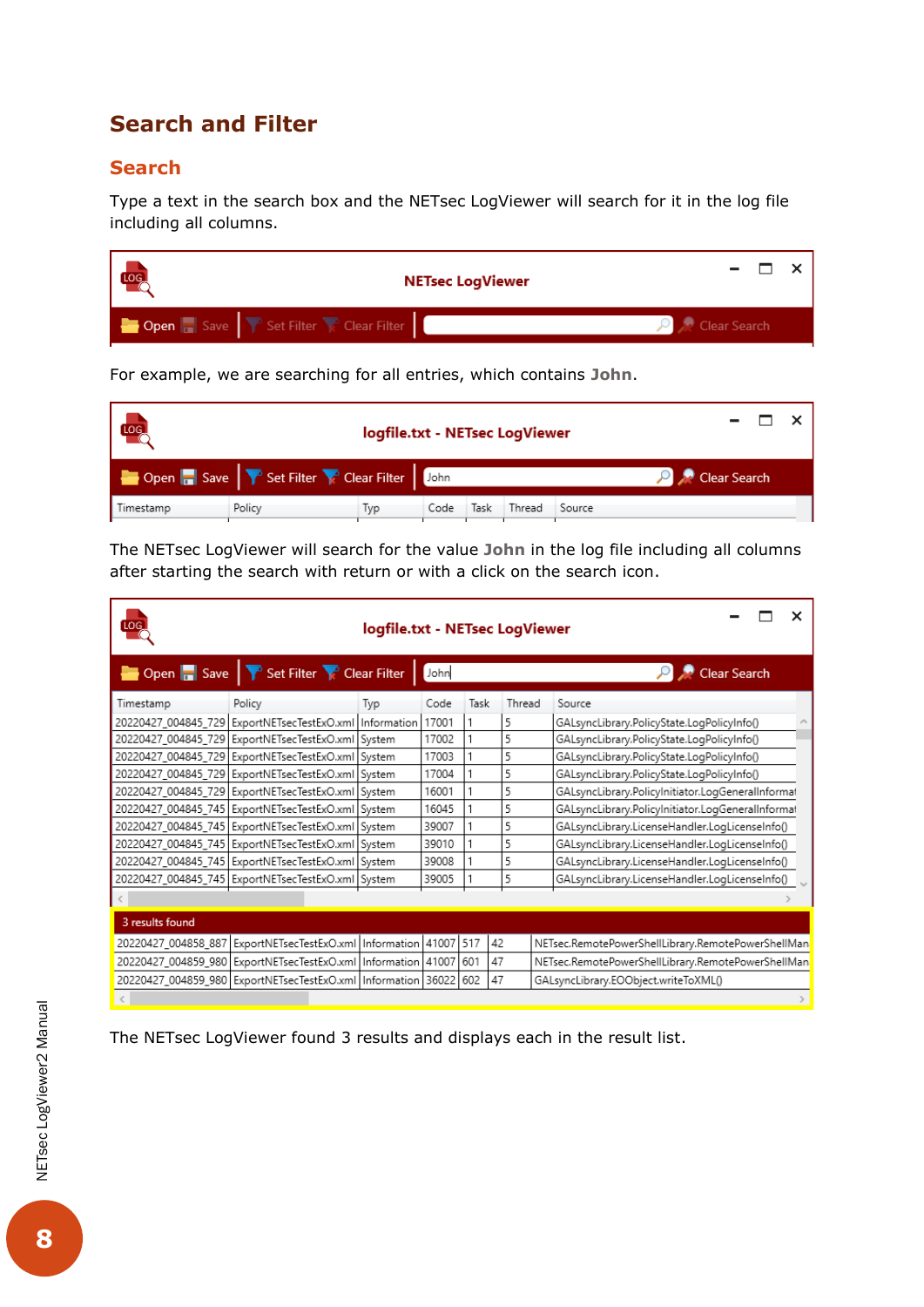Double-click on a result entry in the result list, and the NETsec LogViewer will show the corresponding log entry in the main window above.

| LOG             |                                                                                   | logfile.txt - NETsec LogViewer |       |      |        |                                                    |
|-----------------|-----------------------------------------------------------------------------------|--------------------------------|-------|------|--------|----------------------------------------------------|
|                 | Open <b>B</b> Save <b>P</b> Set Filter <b>R</b> Clear Filter                      |                                | John  |      |        | Clear Search                                       |
| Timestamp       | Policy                                                                            | Typ                            | Code  | Task | Thread | Source                                             |
|                 | 20220427_004859_714 ExportNETsecTestExO.xml   Information                         |                                | 40033 | 588  | 47     | NETsec.RemotePowerShellLibrary.RemotePowerSI ^     |
|                 | 20220427_004859_714   ExportNETsecTestExO.xml   ProcessData                       |                                | 42023 | 588  | 47     | NETsec.RemotePowerShellLibrary.RemotePowersh       |
|                 | 20220427_004859_714   ExportNETsecTestExO.xml   ProcessData   41015               |                                |       | 588  | 47     | NETsec.RemotePowerShellLibrary.RemotePowerSI       |
|                 | 20220427_004859_714 ExportNETsecTestExO.xml   Information                         |                                | 40033 | 588  | 47     | NETsec.RemotePowerShellLibrary.RemotePowerSI       |
|                 | 20220427 004859 714 ExportNETsecTestExO.xml ProcessData                           |                                | 30005 | 591  | 47     | GALsyncLibrary.EOExportHandler.performNextGe       |
|                 | 20220427_004859_714 ExportNETsecTestExO.xml   Information                         |                                | 30106 | 591  | 47     | GALsyncLibrary.EOExportHandler.PerformNextScr      |
|                 | 20220427 004859 965 ExportNETsecTestExO.xml   Information                         |                                | 41007 | 597  | 47     | NETsec.RemotePowerShellLibrary.RemotePowerSI       |
|                 | 20220427 004859 980 ExportNETsecTestExO.xml   Information                         |                                | 36022 | 598  | 47     | GALsyncLibrary.EOObject.writeToXML()               |
|                 | 20220427 004859 980 ExportNETsecTestExO.xml   Information                         |                                | 41007 | 599  | 47     | NETsec.RemotePowerShellLibrary.RemotePowerSł       |
|                 | 20220427 004859 980 ExportNETsecTestExO.xml   Information                         |                                | 36022 | 600  | 47     | GALsyncLibrary.EOObject.writeToXML()               |
|                 | 20220427_004859_980 ExportNETsecTestExO.xml   Information   41007                 |                                |       | 601  | 47     | NETsec.RemotePowerShellLibrary.RemotePowerSl       |
|                 | 20220427_004859_980 ExportNETsecTestExO.xml   Information 36022                   |                                |       | 602  | 47     | GALsyncLibrary.EOObject.writeToXML()               |
| 3 results found |                                                                                   |                                |       |      |        |                                                    |
|                 | 20220427_004858_887 ExportNETsecT.stExO.xml   Information 41007 517 42            |                                |       |      |        | NETsec.RemotePowerShellLibrary.RemotePowerShellMan |
|                 | 20220427_004859_980 ExportNETsecTixtExO.xml   Information 41007 601               |                                |       | 47   |        | NETsec.RemotePowerShellLibrary.RemotePowerShellMan |
|                 | ZUZZU4Z7_UU4839_98U   EXportive isec lestEXO.Xmi   information   300ZZ   00Z   47 |                                |       |      |        | GALSyncLibrary.EOODject.writeToAML()               |
|                 |                                                                                   |                                |       |      |        |                                                    |

Double-click the corresponding log entry in the main window to open the log entry details.

| LOG                                                                                                                                                                                                                                                                                                                                       |                                                                                     | logfile.txt - NETsec LogViewer |       |      |        |                                               |  |  |
|-------------------------------------------------------------------------------------------------------------------------------------------------------------------------------------------------------------------------------------------------------------------------------------------------------------------------------------------|-------------------------------------------------------------------------------------|--------------------------------|-------|------|--------|-----------------------------------------------|--|--|
|                                                                                                                                                                                                                                                                                                                                           | $\bullet$ Open $\bullet$ Save $\bullet$ Set Filter $\bullet$ Clear Filter $\bullet$ |                                | John  |      |        | <b>Clear Search</b>                           |  |  |
| Timestamp                                                                                                                                                                                                                                                                                                                                 | Policy                                                                              | Typ                            | Code  | Task | Thread | Source                                        |  |  |
|                                                                                                                                                                                                                                                                                                                                           | 20220427 004859 714 ExportNETsecTestExO.xml   Information                           |                                | 40033 | 588  | 47     | NETsec.RemotePowerShellLibrary.RemotePowerSl  |  |  |
|                                                                                                                                                                                                                                                                                                                                           | 20220427_004859_714   ExportNETsecTestExO.xml   ProcessData                         |                                | 42023 | 588  | 47     | NETsec.RemotePowerShellLibrary.RemotePowersh  |  |  |
|                                                                                                                                                                                                                                                                                                                                           | 20220427_004859_714 ExportNETsecTestExO.xml   ProcessData 41015                     |                                |       | 588  | 47     | NETsec.RemotePowerShellLibrary.RemotePowerSI  |  |  |
|                                                                                                                                                                                                                                                                                                                                           | 20220427_004859_714 ExportNETsecTestExO.xml   Information                           |                                | 40033 | 588  | 47     | NETsec.RemotePowerShellLibrary.RemotePowerSI  |  |  |
|                                                                                                                                                                                                                                                                                                                                           | 20220427_004859_714   ExportNETsecTestExO.xml   ProcessData   30005                 |                                |       | 591  | 47     | GALsyncLibrary.EOExportHandler.performNextGe  |  |  |
|                                                                                                                                                                                                                                                                                                                                           | 20220427 004859 714 ExportNETsecTestExO.xml   Information                           |                                | 30106 | 591  | 47     | GALsyncLibrary.EOExportHandler.PerformNextScr |  |  |
|                                                                                                                                                                                                                                                                                                                                           | 20220427_004859_965   ExportNETsecTestExO.xml   Information                         |                                | 41007 | 597  | 47     | NETsec.RemotePowerShellLibrary.RemotePowerSI  |  |  |
|                                                                                                                                                                                                                                                                                                                                           | 20220427 004859 980 ExportNETsecTestExO.xml   Information                           |                                | 36022 | 598  | 47     | GALsyncLibrary.EOObject.writeToXML()          |  |  |
|                                                                                                                                                                                                                                                                                                                                           | 20220427 004859 980 ExportNETsecTestExO.xml   Information                           |                                | 41007 | 599  | 47     | NETsec.RemotePowerShellLibrary.RemotePowerSI  |  |  |
|                                                                                                                                                                                                                                                                                                                                           | 20220427_004859_980 ExportNETsecTestExO.xml   Information                           |                                | 36022 | 600  | 47     | GALsyncLibrary.EOObject.writeToXML()          |  |  |
|                                                                                                                                                                                                                                                                                                                                           |                                                                                     |                                |       | 601  | 47     | NETsec.RemotePowerShellLibrary.RemotePowerSl  |  |  |
| 20220427_004859_980 ExportNETsecTestExO.xml   Information<br>41007<br>2022042<br>XML <sub>0</sub><br>×<br>LOG <sub>1</sub><br>logfile.txt - NETsec LogViewer Details<br>3 result<br>2022042<br>otePowerShellMan<br>Timestamp<br>20220427 004859 980<br>2022042<br><b>otePowerShellMan</b><br>Policy<br>2022042<br>ExportNETsecTestExO.xml |                                                                                     |                                |       |      |        |                                               |  |  |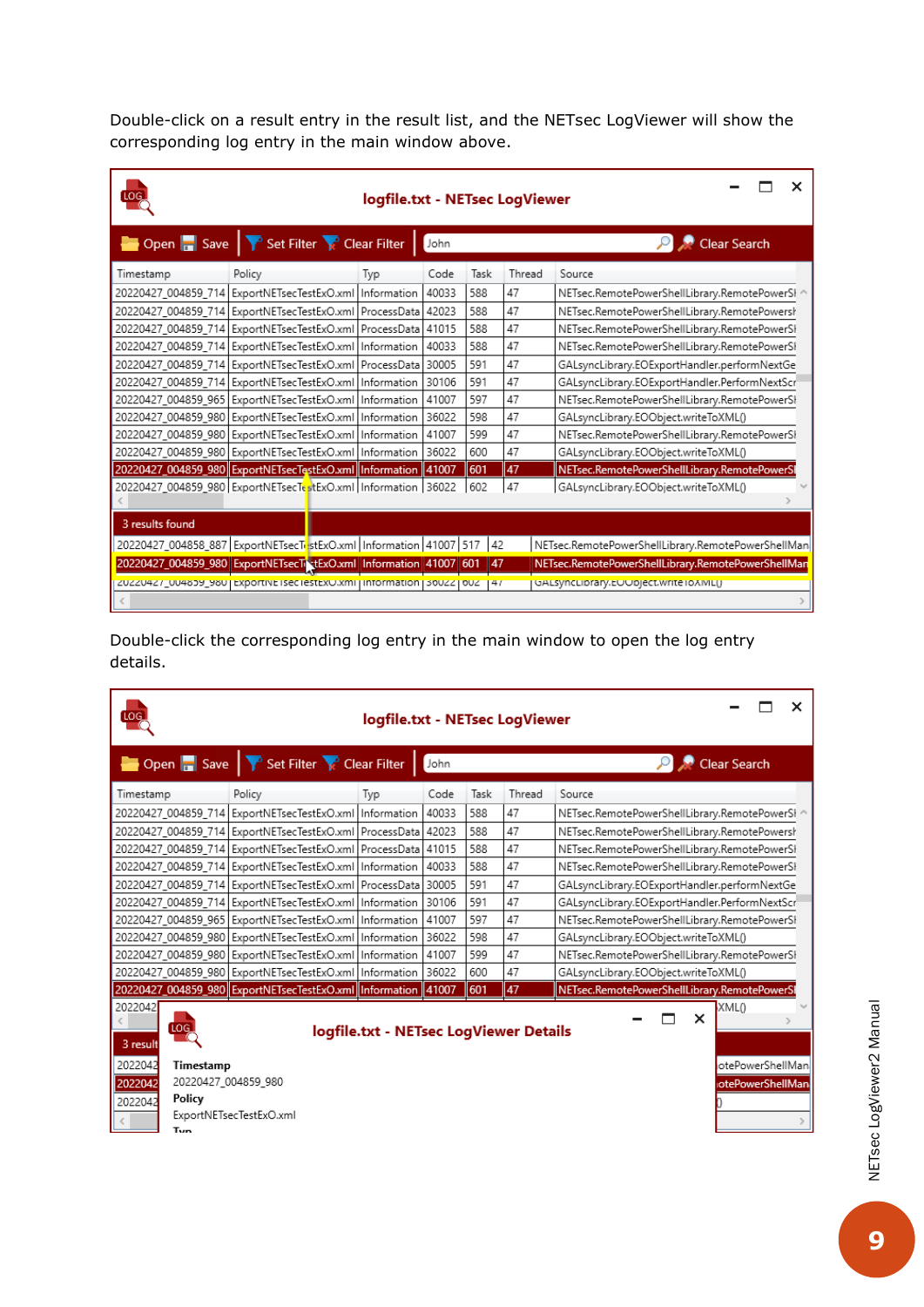#### <span id="page-9-0"></span>**Filter**

The NETsec LogViewer includes all columns for the search by default.

**Set Filter** opens the **Select filter columns** dialog

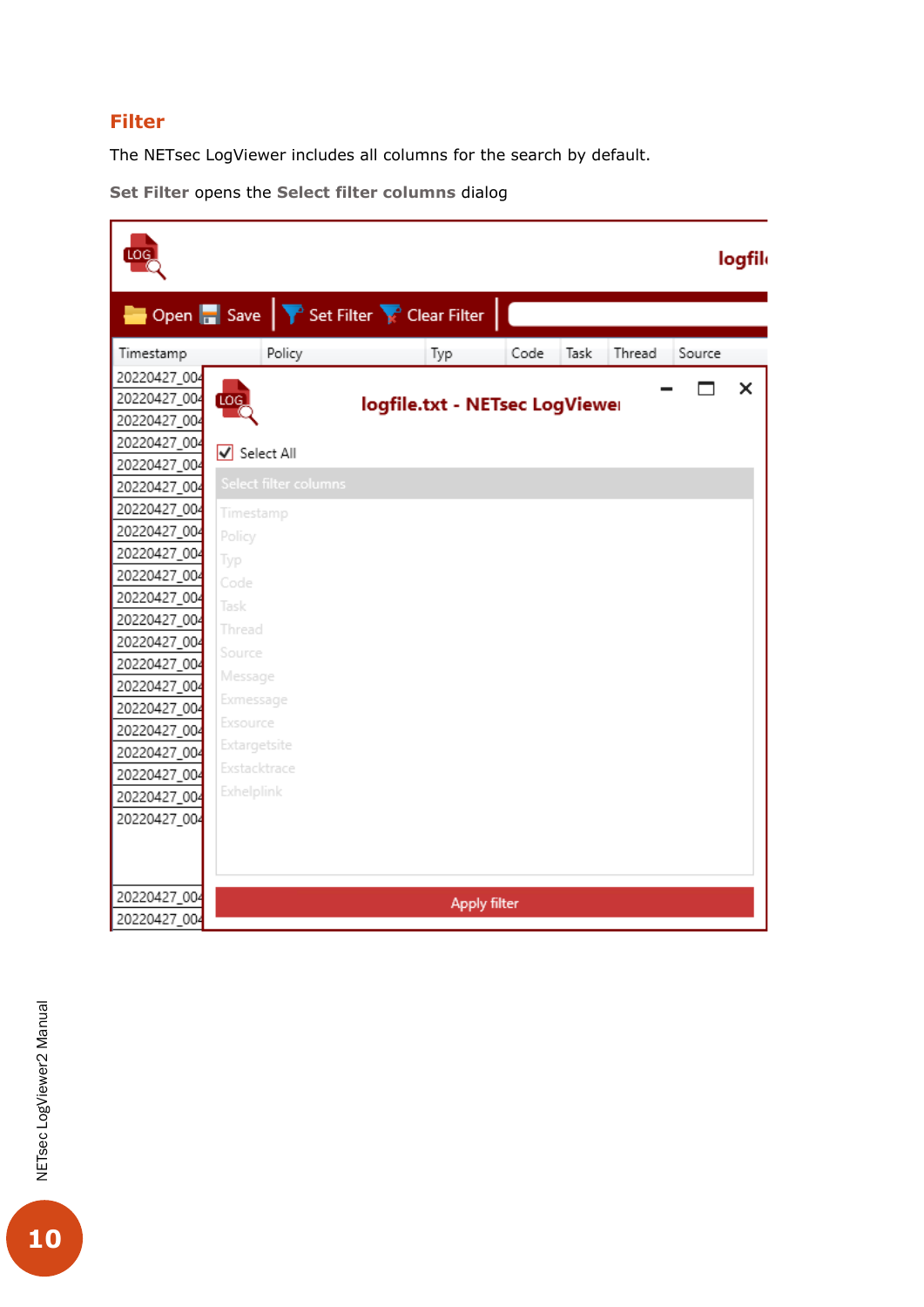Uncheck **Select All** to select only the columns in which to search.

For example, the columns **Typ**, **Source** and **Message** columns have been selected below.



Next click **Apply filter**. The dialog will close and the filtered columns are now marked with a filter icon.

| Log<br>logfile.txt - NETsec LogViewer                        |        |              |      |      |        |        |              |  |
|--------------------------------------------------------------|--------|--------------|------|------|--------|--------|--------------|--|
| Open <b>D</b> Save <b>T</b> Set Filter <b>C</b> Clear Filter |        |              |      |      |        |        | Clear Search |  |
| Timestamp                                                    | Policy | <b>T</b> Typ | Code | Task | Thread | Source |              |  |

The NETsec LogViewer will now only search in the selected columns.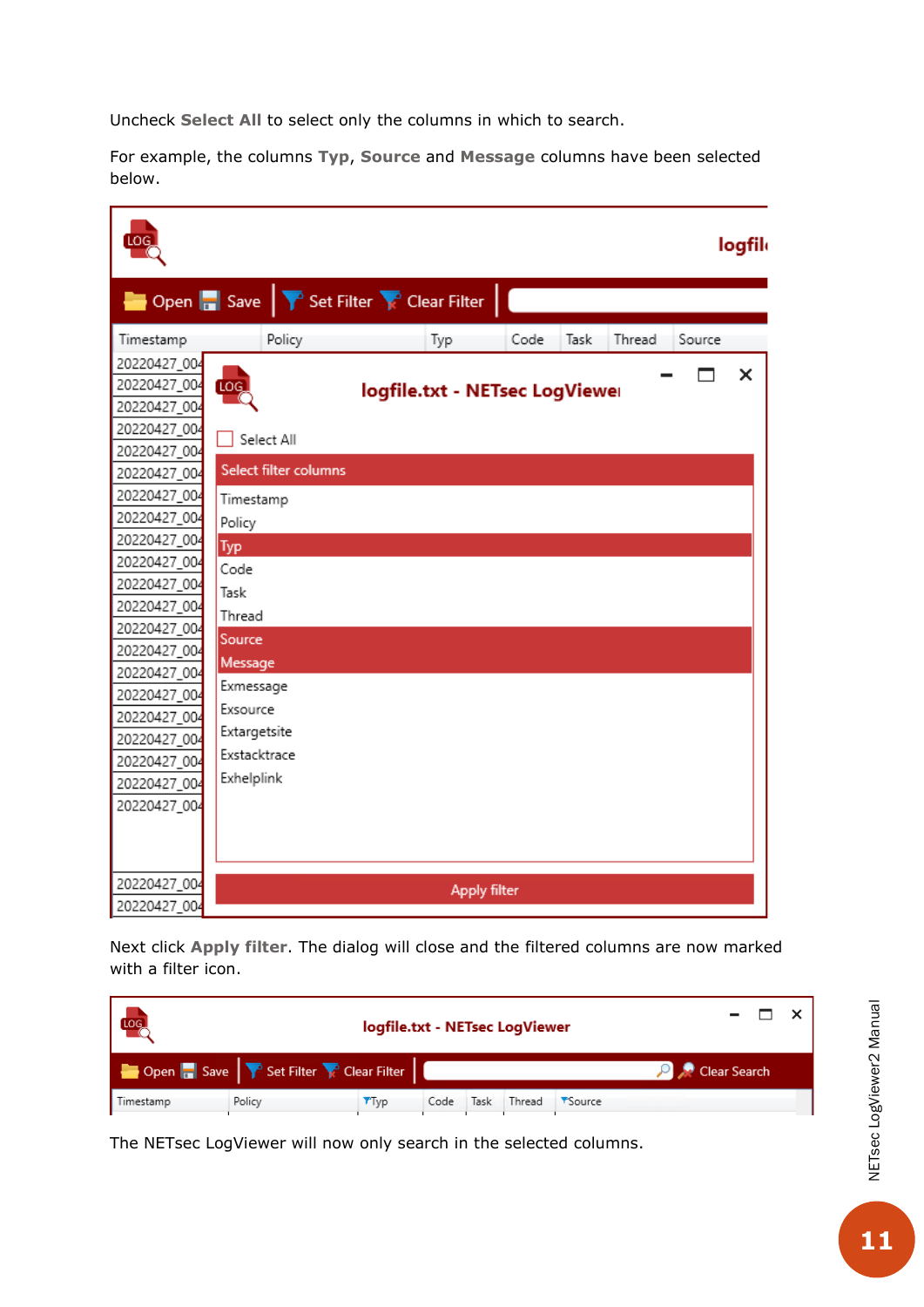#### <span id="page-11-0"></span>Add a column to the filter or remove a column from the filter

A right-click on the column will open a context menu from which to add, or remove columns from the search filter settings.



### <span id="page-11-1"></span>**Clear Filter**

**Clear Filter** will select all columns for the next search.

| LOG_<br>logfile.txt - NETsec LogViewer                     |  |              |  |
|------------------------------------------------------------|--|--------------|--|
| Den <b>Den Den Save T</b> Set Filter <b>R</b> Clear Filter |  | Clear Search |  |

### <span id="page-11-2"></span>**Clear Search**

**Clear Search** will clear the search box and remove the result list, but will not clear the filter settings.

| [log]                                      | logfile.txt - NETsec LogViewer |              |  |
|--------------------------------------------|--------------------------------|--------------|--|
| Open <b>Save V</b> Set Filter Clear Filter |                                | Clear Search |  |